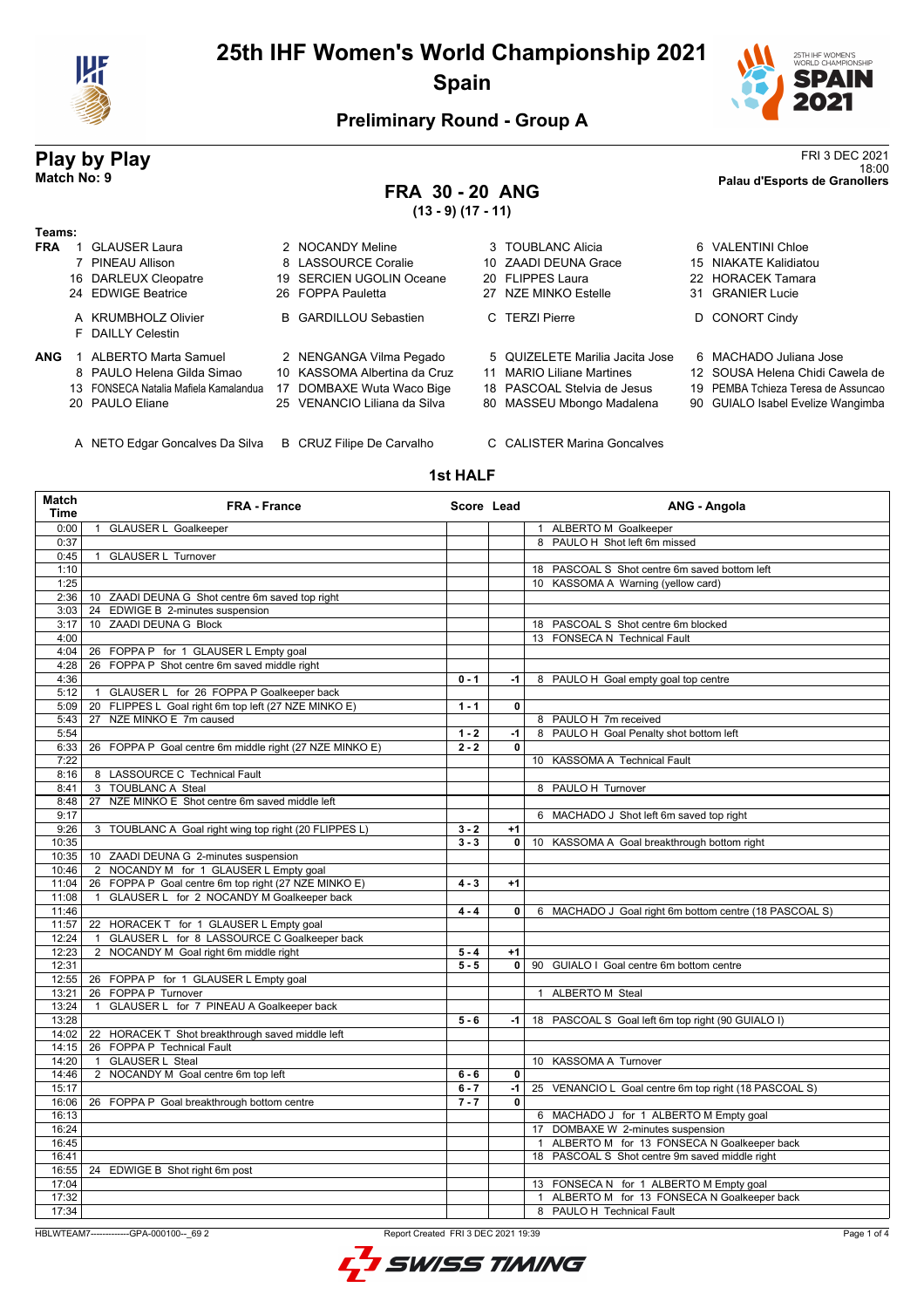



## **Preliminary Round - Group A**

**Play by Play**<br>Match No: 9<br>Palau d'Esports de Granollers 18:00 **Match No: 9 Palau d'Esports de Granollers**

#### **FRA 30 - 20 ANG (13 - 9) (17 - 11)**

#### **1st HALF**

| <b>Match</b><br><b>Time</b> | <b>FRA - France</b>                                                        | Score Lead |              | <b>ANG - Angola</b>                                    |
|-----------------------------|----------------------------------------------------------------------------|------------|--------------|--------------------------------------------------------|
| 17:43                       | 19 SERCIEN UGOLIN O Shot right 9m post                                     |            |              |                                                        |
| 17:54                       |                                                                            |            |              | 13 FONSECA N for 1 ALBERTO M Empty goal                |
| 18:18                       |                                                                            |            |              | 1 ALBERTO M for 17 DOMBAXE W Goalkeeper back           |
| 18:19                       |                                                                            |            |              | 25 VENANCIO L Shot right 6m saved middle left          |
| 18:54                       | 15 NIAKATE K Turnover                                                      |            |              |                                                        |
| 19:01                       |                                                                            |            |              | 8 PAULO H Shot centre 9m post                          |
| 19:31                       | 26 FOPPA P Shot centre 6m post                                             |            |              |                                                        |
| 19:43                       |                                                                            | $7 - 8$    | -1 l         | 25 VENANCIO L Goal breakthrough middle left            |
| 20:19                       | 15 NIAKATE K Goal left 6m bottom right (19 SERCIEN UGOLIN O)               | $8 - 8$    | $\mathbf{0}$ |                                                        |
| 20:57                       |                                                                            |            |              | 8 PAULO H Shot left 9m saved middle right              |
| 21:39                       | 26 FOPPA P 7m received                                                     |            |              | 25 VENANCIO L 7m caused                                |
| 21:39                       |                                                                            |            |              | 25 VENANCIO L 2-minutes suspension                     |
| 21:39                       | 22 HORACEK T Goal Penalty shot top right (26 FOPPA P)                      | $9 - 8$    | $+1$         |                                                        |
| 21:59                       |                                                                            |            |              | 10 KASSOMA A for 1 ALBERTO M Empty goal                |
| 22:47                       |                                                                            |            |              | 1 ALBERTO M for 13 FONSECA N Goalkeeper back           |
| 22:45                       |                                                                            |            |              | 10 KASSOMA A Technical Fault                           |
| 22:51                       | 6 VALENTINI C Goal fast break bottom right (1 GLAUSER L)                   | $10 - 8$   | $+2$         |                                                        |
| 23:07                       |                                                                            |            |              | 13 FONSECA N for 1 ALBERTO M Empty goal                |
| 23:32                       |                                                                            |            |              | ALBERTO M for 13 FONSECA N Goalkeeper back             |
| 23:30                       |                                                                            |            |              | 90 GUIALO I Shot centre 9m missed                      |
| 23:42                       | 10 ZAADI DEUNA G Shot right 6m missed                                      |            |              |                                                        |
| 24:00                       |                                                                            |            |              | Team timeout                                           |
| 24:41                       | 15 NIAKATE K Steal                                                         |            |              | 10 KASSOMA A Turnover                                  |
| 24:47                       |                                                                            |            |              | 80 MASSEU M 2-minutes suspension                       |
| 25:01                       | 31<br>GRANIER L Goal right wing top left (19 SERCIEN UGOLIN O)             | $11 - 8$   | $+3$         |                                                        |
| 25:18                       |                                                                            |            |              | 18 PASCOAL S for 1 ALBERTO M Empty goal                |
| 25:24                       | 20 FLIPPES L Steal                                                         |            |              | 6 MACHADO J Turnover                                   |
| 25:28                       | ZAADI DEUNA G Goal empty goal top centre (20 FLIPPES L)<br>10 <sup>°</sup> | $12 - 8$   | $+4$         |                                                        |
| 26:00                       |                                                                            |            |              | 18 PASCOAL S Technical Fault                           |
| 26:03                       |                                                                            |            |              | 1 ALBERTO M for 90 GUIALO I Goalkeeper back            |
| 26:07                       | 6 VALENTINI C Goal fast break bottom left (10 ZAADI DEUNA G)               | $13 - 8$   | $+5$         |                                                        |
| 26:21                       |                                                                            |            |              | 90 GUIALO I for 1 ALBERTO M Empty goal                 |
| 26:50                       |                                                                            |            |              | 1 ALBERTO M for 6 MACHADO J Goalkeeper back            |
| 26:47                       |                                                                            |            |              | 90 GUIALO I Shot centre 9m saved top left              |
| 27:25                       | 15 NIAKATE K Shot left 9m post                                             |            |              |                                                        |
| 27:45                       | ZAADI DEUNA G Shot left 9m saved middle left<br>10 <sup>1</sup>            |            |              |                                                        |
| 28:00                       |                                                                            | $13 - 9$   | +4           | 18 PASCOAL S Goal centre 6m bottom left (10 KASSOMA A) |
| 28:33                       | 10 ZAADI DEUNA G Shot right 6m saved bottom right                          |            |              |                                                        |
| 29:06                       |                                                                            |            |              | 90 GUIALO I Shot centre 9m post                        |
| 29:13                       |                                                                            |            |              | 13 FONSECA N 2-minutes suspension                      |
| 29:35                       | 15 NIAKATE K Turnover                                                      |            |              |                                                        |
| 29:50                       |                                                                            |            |              | 6 MACHADO J for 1 ALBERTO M Empty goal                 |
|                             |                                                                            |            |              |                                                        |

#### **2nd HALF**

| <b>Match</b><br><b>Time</b> | <b>FRA - France</b>                                               | Score Lead |      |    | ANG - Angola                                         |
|-----------------------------|-------------------------------------------------------------------|------------|------|----|------------------------------------------------------|
| 59:34                       | ZAADI DEUNA G Turnover<br>10 <sup>1</sup>                         |            |      |    | 18 PASCOAL S Steal                                   |
| 30:00                       | <b>GLAUSER L Goalkeeper</b>                                       |            |      |    | ALBERTO M Goalkeeper                                 |
| 30:54                       |                                                                   |            |      | 17 | DOMBAXE W Shot right 6m saved bottom right           |
| 31:18                       | ZAADI DEUNA G Shot centre 6m saved middle left<br>10 <sup>1</sup> |            |      |    |                                                      |
| 31:53                       |                                                                   |            |      |    | 18 PASCOAL S Technical Fault                         |
| 31:58                       | 8 LASSOURCE C 7m received                                         |            |      | 17 | DOMBAXE W 7m caused                                  |
| 31:58                       |                                                                   |            |      | 17 | DOMBAXE W 2-minutes suspension                       |
| 31:58                       |                                                                   |            |      |    | 12 SOUSA H for 1 ALBERTO M Goalkeeper Substitution   |
| 31:58                       | HORACEK T Goal Penalty shot middle right (8 LASSOURCE C)<br>22    | $14 - 9$   | $+5$ |    |                                                      |
| 32:14                       |                                                                   |            |      |    | ALBERTO M for 12 SOUSA H Goalkeeper Substitution     |
| 32:29                       |                                                                   |            |      |    | 2 NENGANGA V for 1 ALBERTO M Empty goal              |
| 32:49                       |                                                                   |            |      |    | ALBERTO M for 5 QUIZELETE M Goalkeeper back          |
| 32:52                       |                                                                   | $14 - 10$  | $+4$ |    | 13 FONSECA N Goal right wing top right (6 MACHADO J) |
| 33:03                       | 3 TOUBLANC A Goal right wing top left (2 NOCANDY M)               | $15 - 10$  | $+5$ |    |                                                      |
| 33:23                       |                                                                   |            |      |    | 5 QUIZELETE M for 1 ALBERTO M Empty goal             |
| 33:43                       |                                                                   |            |      |    | ALBERTO M for 5 QUIZELETE M Goalkeeper back          |
| 33:52                       |                                                                   |            |      | 90 | GUIALO I Shot centre 9m saved top left               |
| 35:08                       | FOPPA P Goal breakthrough middle right<br>26                      | $16 - 10$  | $+6$ |    |                                                      |
| 35:48                       |                                                                   |            |      | 90 | <b>GUIALO I Technical Fault</b>                      |
| 36:22                       |                                                                   |            |      |    | KASSOMA A 2-minutes suspension                       |
| 36:38                       | 26<br>FOPPA P Shot breakthrough saved top centre                  |            |      |    |                                                      |
| 36:45                       |                                                                   |            |      | 25 | VENANCIO L for 1 ALBERTO M Empty goal                |

HBLWTEAM7-------------GPA-000100--\_69 2 Report Created FRI 3 DEC 2021 19:39

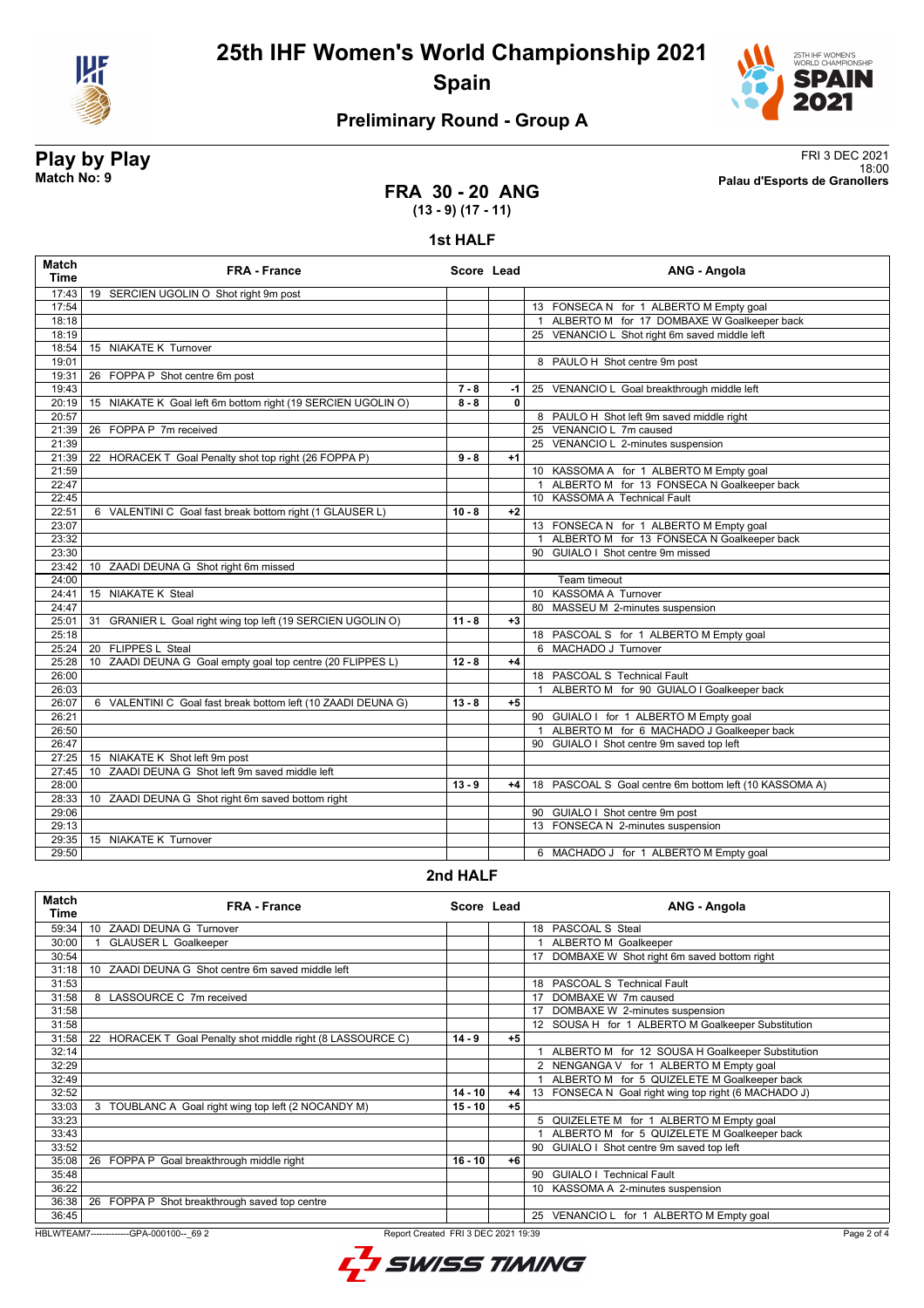



## **Preliminary Round - Group A**

**Play by Play**<br>Match No: 9<br>Palau d'Esports de Granollers 18:00 **Match No: 9 Palau d'Esports de Granollers**

### **FRA 30 - 20 ANG (13 - 9) (17 - 11)**

#### **2nd HALF**

| Match<br>Time  | <b>FRA - France</b>                                                                   | Score Lead |      | ANG - Angola                                                                                        |
|----------------|---------------------------------------------------------------------------------------|------------|------|-----------------------------------------------------------------------------------------------------|
| 37:15          |                                                                                       |            |      | 1 ALBERTO M for 5 QUIZELETE M Goalkeeper back                                                       |
| 37:13          | 24 EDWIGE B Block                                                                     |            |      | 2 NENGANGA V Shot centre 9m blocked                                                                 |
| 37:18          |                                                                                       |            |      | 5 QUIZELETE M for 1 ALBERTO M Empty goal                                                            |
| 37:42          |                                                                                       |            |      | 1 ALBERTO M for 5 QUIZELETE M Goalkeeper back                                                       |
| 37:42          |                                                                                       |            |      | 25 VENANCIO L Turnover                                                                              |
| 37:47          | 8 LASSOURCE C Goal fast break bottom centre (27 NZE MINKO E)                          | $17 - 10$  | $+7$ |                                                                                                     |
| 38:01          |                                                                                       |            |      | 5 QUIZELETE M for 1 ALBERTO M Empty goal                                                            |
| 38:28          |                                                                                       |            |      | 1 ALBERTO M for 5 QUIZELETE M Goalkeeper back                                                       |
| 38:28          | 8 LASSOURCE C 7m caused                                                               |            |      | 2 NENGANGA V 7m received                                                                            |
| 38:28          | LASSOURCE C 2-minutes suspension<br>8                                                 |            |      |                                                                                                     |
| 38:28          |                                                                                       | $17 - 11$  | +6   | 90 GUIALO I Goal Penalty shot middle right (2 NENGANGA V)                                           |
| 38:50          | 10 ZAADI DEUNA G for 1 GLAUSER L Empty goal                                           |            |      |                                                                                                     |
| 39:17          | GLAUSER L for 3 TOUBLANC A Goalkeeper back<br>3 TOUBLANC A for 1 GLAUSER L Empty goal |            |      |                                                                                                     |
| 39:20<br>39:32 | GLAUSER L for 3 TOUBLANC A Goalkeeper back<br>$\mathbf{1}$                            |            |      |                                                                                                     |
| 39:32          | NZE MINKO E Technical Fault<br>27                                                     |            |      |                                                                                                     |
| 39:37          |                                                                                       | $17 - 12$  | $+5$ | ALBERTO M Goal empty goal middle centre<br>1                                                        |
| 39:53          | 15 NIAKATE K for 1 GLAUSER L Empty goal                                               |            |      |                                                                                                     |
| 40:24          | 19 SERCIEN UGOLIN O Goal right 6m bottom left (15 NIAKATE K)                          | $18 - 12$  | $+6$ |                                                                                                     |
| 40:35          | GLAUSER L for 19 SERCIEN UGOLIN O Goalkeeper back                                     |            |      |                                                                                                     |
| 41:00          |                                                                                       | $18 - 13$  | $+5$ | 6 MACHADO J Goal centre 6m top right (90 GUIALO I)                                                  |
| 41:10          | 10 ZAADI DEUNA G Shot fast break saved top centre                                     |            |      |                                                                                                     |
| 41:35          |                                                                                       |            |      | 2 NENGANGA V for 1 ALBERTO M Empty goal                                                             |
| 41:47          |                                                                                       |            |      | 13 FONSECA N Shot right wing saved middle right                                                     |
| 41:52          |                                                                                       |            |      | ALBERTO M for 18 PASCOAL S Goalkeeper back<br>$\mathbf{1}$                                          |
| 41:58          | 3 TOUBLANC A Goal right wing top left (24 EDWIGE B)                                   | $19 - 13$  | $+6$ |                                                                                                     |
| 42:10          |                                                                                       |            |      | 5 QUIZELETE M for 1 ALBERTO M Empty goal                                                            |
| 42:39          |                                                                                       |            |      | 1 ALBERTO M for 2 NENGANGA V Goalkeeper back                                                        |
| 42:37          |                                                                                       |            |      | 5 QUIZELETE M Shot left wing saved middle left                                                      |
| 42:49          | 10 ZAADI DEUNA G Shot centre 9m blocked                                               |            |      | 17 DOMBAXE W Block                                                                                  |
| 43:00          |                                                                                       |            |      | 2 NENGANGA V for 1 ALBERTO M Empty goal                                                             |
| 42:59          | 24 EDWIGE B Goal centre 6m bottom left                                                | $20 - 13$  | $+7$ |                                                                                                     |
| 43:14          |                                                                                       |            |      | 1 ALBERTO M for 2 NENGANGA V Goalkeeper back                                                        |
| 43:14          |                                                                                       | $20 - 14$  | $+6$ | 25 VENANCIO L Goal breakthrough bottom left                                                         |
| 43:27          | 15 NIAKATE K 7m received                                                              |            |      | 17 DOMBAXE W 7m caused                                                                              |
| 43:29          |                                                                                       |            |      | 12 SOUSA H for 1 ALBERTO M Goalkeeper Substitution                                                  |
| 43:29<br>43:45 | 22 HORACEK T Goal Penalty shot middle left (15 NIAKATE K)                             | $21 - 14$  | $+7$ |                                                                                                     |
| 43:57          |                                                                                       |            |      | 2 NENGANGA V for 12 SOUSA H Empty goal<br>ALBERTO M for 90 GUIALO I Goalkeeper back<br>$\mathbf{1}$ |
| 43:56          |                                                                                       |            |      | 17 DOMBAXE W Shot right 6m post                                                                     |
| 44:32          | 15 NIAKATE K Goal left 6m bottom left (19 SERCIEN UGOLIN O)                           | $22 - 14$  | $+8$ |                                                                                                     |
| 44:42          |                                                                                       |            |      | 90 GUIALO I for 1 ALBERTO M Empty goal                                                              |
| 45:05          |                                                                                       |            |      | 13 FONSECA N Shot right wing saved bottom left                                                      |
| 45:12          |                                                                                       |            |      | ALBERTO M for 5 QUIZELETE M Goalkeeper back<br>$\mathbf{1}$                                         |
| 45:18          | 31 GRANIER L Goal right wing bottom left (7 PINEAU A)                                 | $23 - 14$  | $+9$ |                                                                                                     |
| 45:32          |                                                                                       |            |      | 5 QUIZELETE M for 1 ALBERTO M Empty goal                                                            |
| 45:54          |                                                                                       |            |      | 1 ALBERTO M for 5 QUIZELETE M Goalkeeper back                                                       |
| 45:52          |                                                                                       |            |      | 25 VENANCIO L Shot breakthrough saved bottom left                                                   |
| 45:58          |                                                                                       |            |      | 5 QUIZELETE M for 1 ALBERTO M Empty goal                                                            |
| 46:02          |                                                                                       |            |      | Team timeout                                                                                        |
| 46:26          |                                                                                       |            |      | ALBERTO M for 5 QUIZELETE M Goalkeeper back<br>$\mathbf{1}$                                         |
| 46:24          |                                                                                       | $23 - 15$  | +8   | 2 NENGANGA V Goal centre 6m bottom right (90 GUIALO I)                                              |
| 46:41          | PINEAU A 7m received<br>7                                                             |            |      | 2 NENGANGA V 7m caused                                                                              |
| 47:03          | HORACEK T Penalty shot saved middle right<br>22                                       |            |      |                                                                                                     |
| 47:11          |                                                                                       |            |      | 5 QUIZELETE M for 1 ALBERTO M Empty goal                                                            |
| 47:30          |                                                                                       |            |      | ALBERTO M for 5 QUIZELETE M Goalkeeper back<br>$\mathbf{1}$                                         |
| 47:30          |                                                                                       | $23 - 16$  | $+7$ | 6 MACHADO J Goal right wing bottom left (90 GUIALO I)                                               |
| 47:30          | 6 VALENTINI C 2-minutes suspension                                                    |            |      |                                                                                                     |
| 47:44          | FLIPPES L for 1 GLAUSER L Empty goal<br>20                                            |            |      |                                                                                                     |
| 48:06          |                                                                                       |            |      | 25 VENANCIO L 2-minutes suspension                                                                  |
| 48:20          | GRANIER L Shot right wing post<br>31                                                  |            |      |                                                                                                     |
| 48:22          | GLAUSER L for 20 FLIPPES L Goalkeeper back                                            |            |      |                                                                                                     |
| 48:43<br>48:47 |                                                                                       |            |      | 5 QUIZELETE M for 1 ALBERTO M Empty goal                                                            |
| 48:51          |                                                                                       |            |      | DOMBAXE W Shot right 6m missed<br>17<br>ALBERTO M for 5 QUIZELETE M Goalkeeper back                 |
| 49:01          | 20 FLIPPES L for 1 GLAUSER L Empty goal                                               |            |      |                                                                                                     |
| 49:22          | GLAUSER L for 20 FLIPPES L Goalkeeper back<br>$\overline{1}$                          |            |      |                                                                                                     |
| 49:17          | GRANIER L Goal right wing bottom left (20 FLIPPES L)<br>31                            | $24 - 16$  | $+8$ |                                                                                                     |

HBLWTEAM7--------------GPA-000100--\_69 2 Report Created FRI 3 DEC 2021 19:39